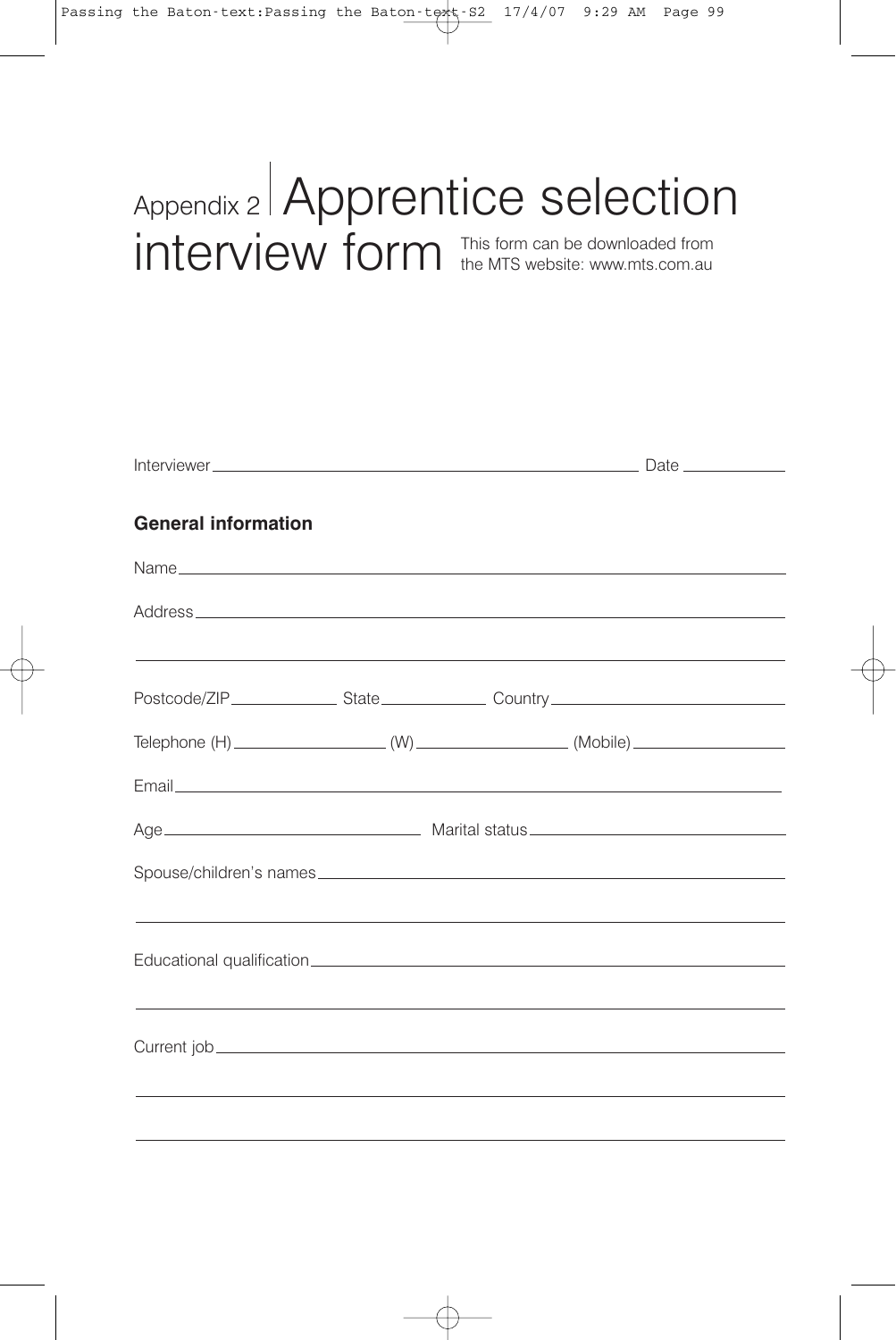| Expected finish______________ |
|-------------------------------|
|                               |
|                               |

## **Ministry background**

What ministries have you been involved with in the past (e.g. short-term: local missions, camps; long term: Sunday school, youth groups)?

What ministry activities are you currently involved in?

How have you seen God at work in these ministries?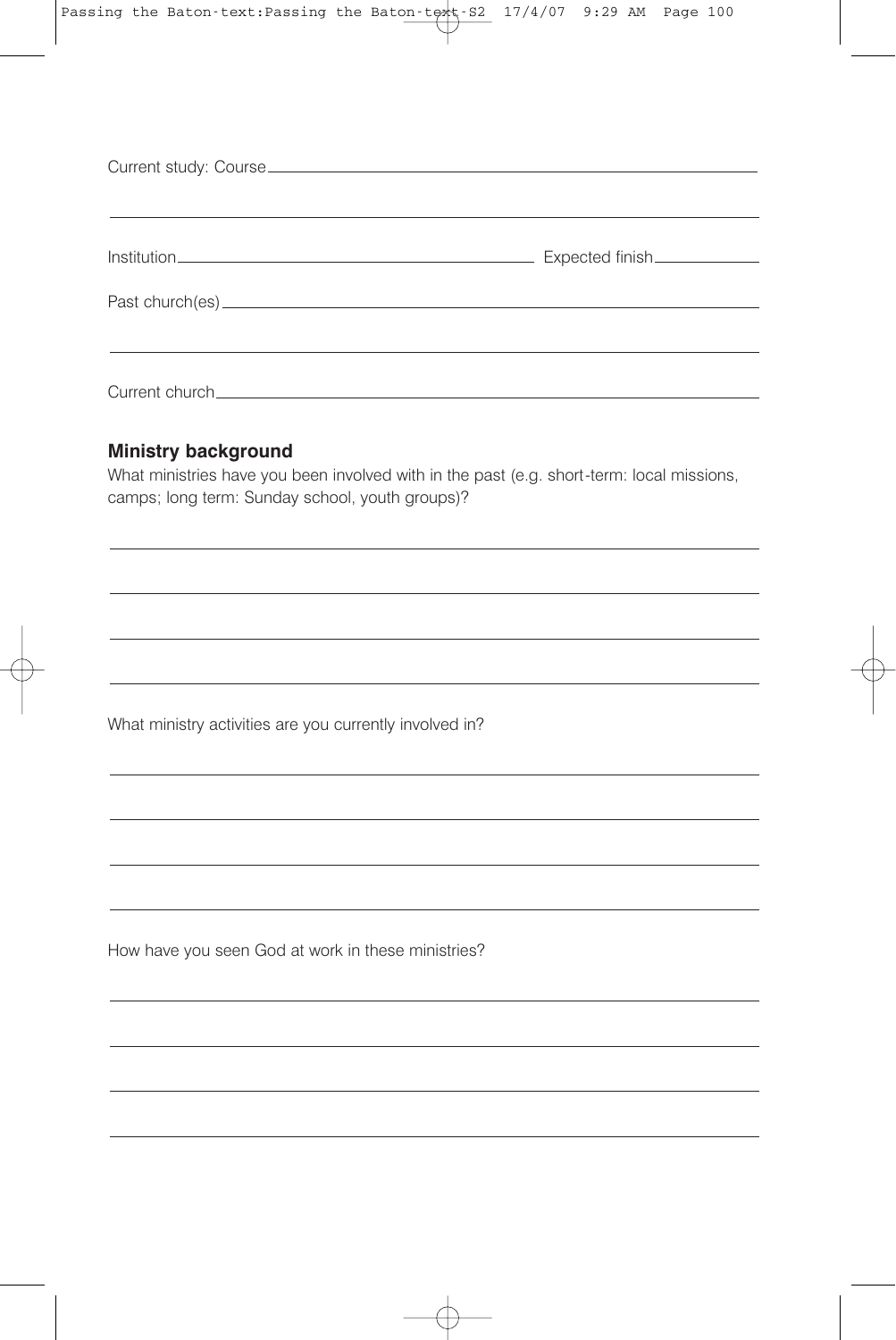Who have you seen come to know Christ or grow in Christ through your ministry?

What training for ministry have you completed (e.g. courses, seminars, colleges, etc.)?

Which of your gifts have you seen used by God?

What do you think are your personal strengths and weaknesses in ministry?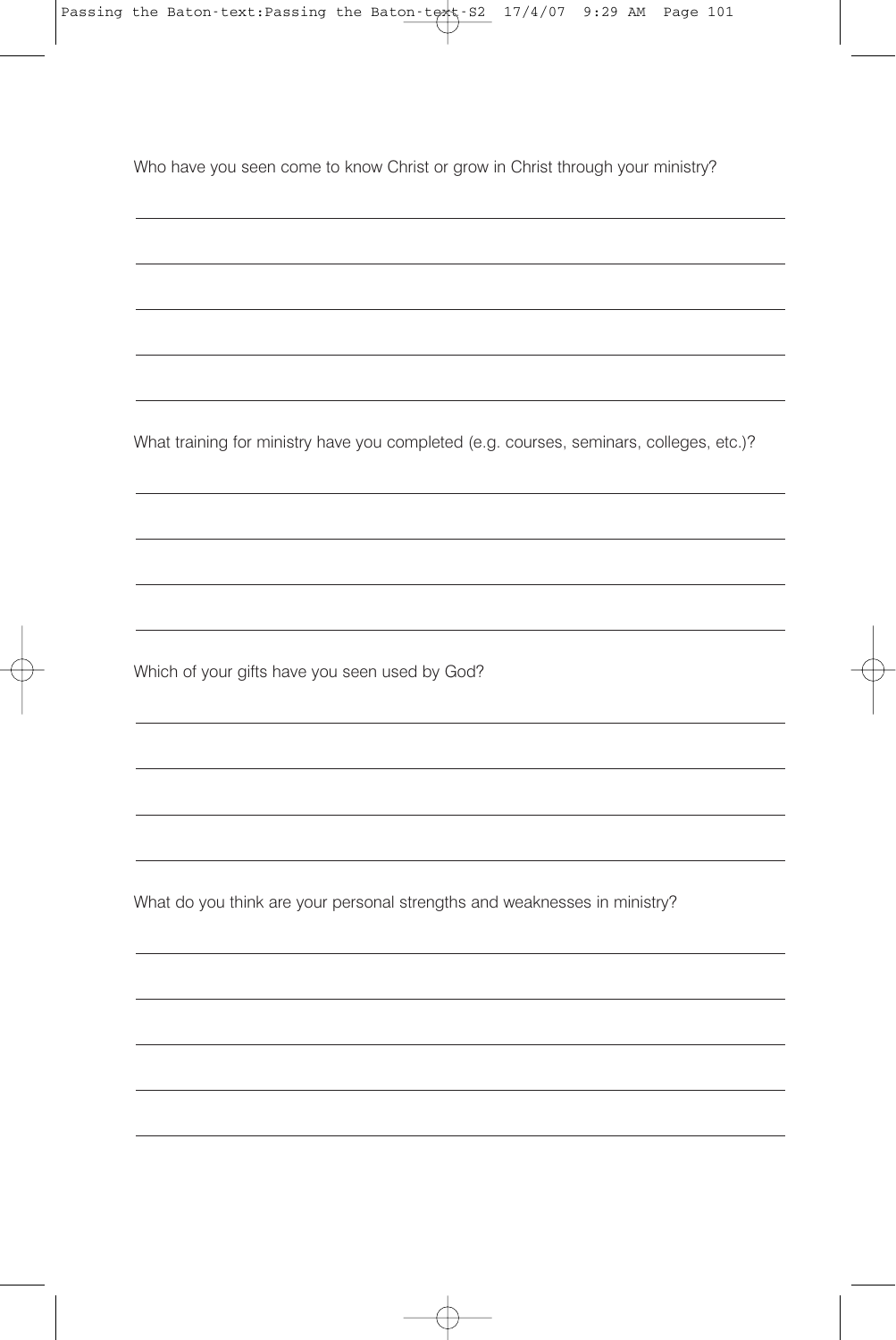## **Personal background**

Describe your family life.

Describe your schooling.

Describe your interests.

How did you become a Christian?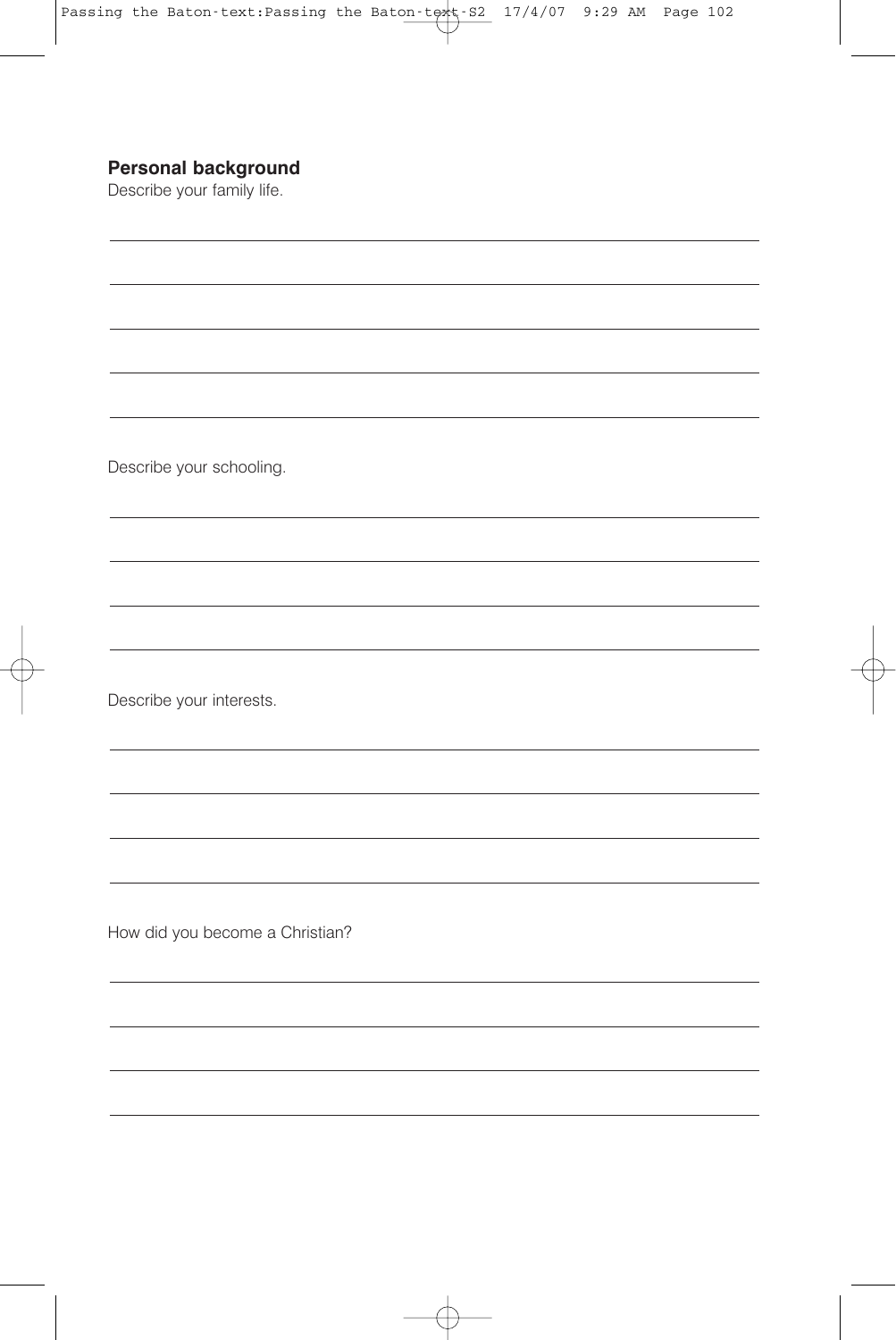Who has ministered to you?

Who are your role models in ministry?

How do you work at your Christian progress?

Why do you want to be in ministry?

Is there anything in your life that could affect your public reputation as a minister of the gospel (e.g. a criminal record, substance abuse, sexual or marital issues, a gambling addiction)?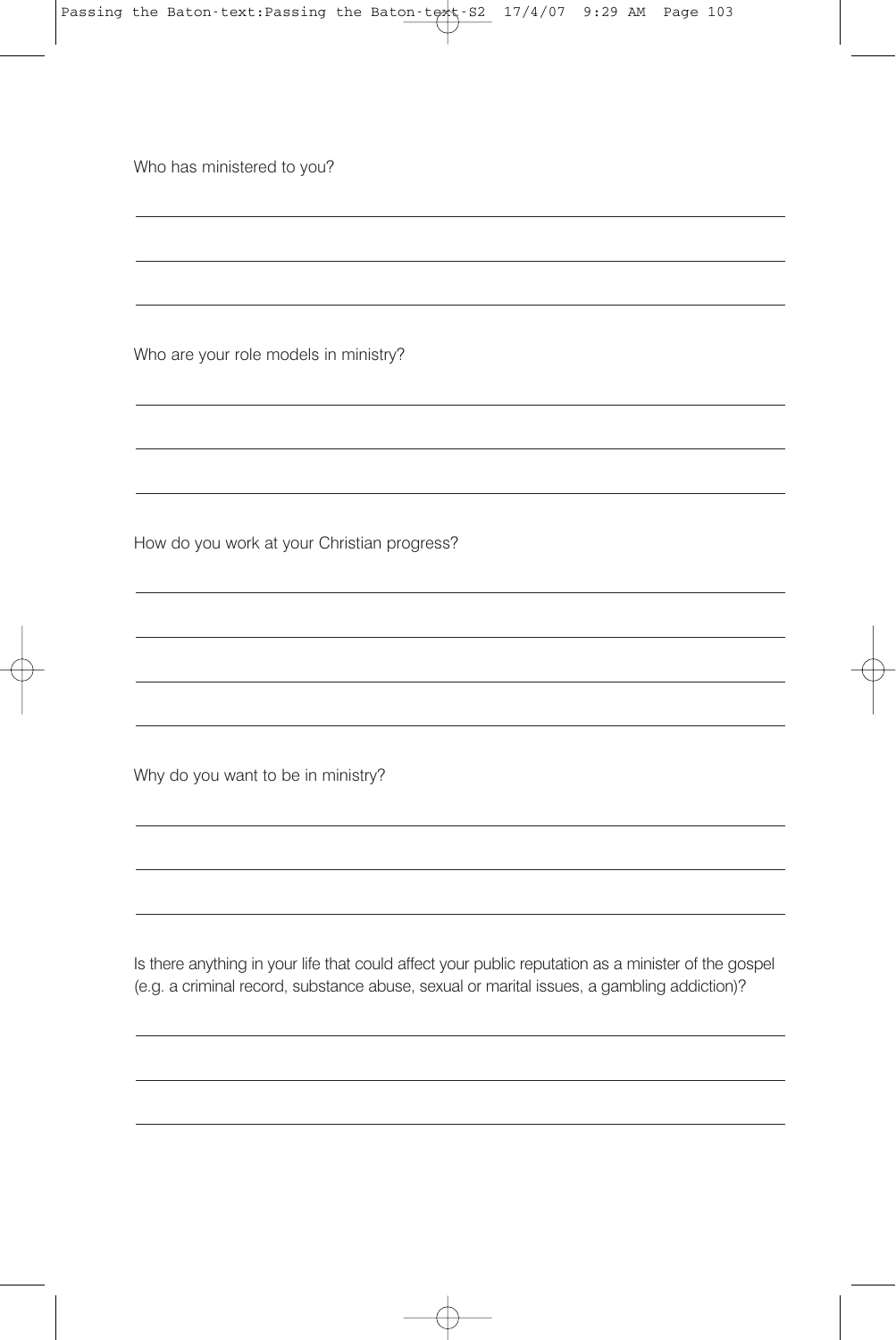## **Plans**

People usually go through a decision-making process as they think about ministry. Where do you think you are in the process?

| $: 2)$ I've just<br>1) I've never<br>thought about started<br>it!<br>thinking.<br>: [What made<br>you start?] | : 3) I've talked<br>: to a few<br>people, and<br>got some<br>: vaque ideas.<br>: Mho have<br>you talked to? to be but I'm<br>What ideas do: not sure how<br>vou have?] | $: 4)$ I'm in the<br>process of<br>making<br>: decisions.<br>: I think I know<br>where I'd like<br>$\therefore$ I'll get there.<br>: <i>[Where would</i><br>: you like to<br>: be?1 | : 5) I've got<br>: some set<br>· plans.<br>: /What are<br>they? Do you<br>need to make<br>any further<br>decisions?1 | : 6) I'm ready<br>to go!<br><i>Mhere</i> are<br>: you going?<br>: Who will be<br>training you?] |
|---------------------------------------------------------------------------------------------------------------|------------------------------------------------------------------------------------------------------------------------------------------------------------------------|-------------------------------------------------------------------------------------------------------------------------------------------------------------------------------------|----------------------------------------------------------------------------------------------------------------------|-------------------------------------------------------------------------------------------------|
|---------------------------------------------------------------------------------------------------------------|------------------------------------------------------------------------------------------------------------------------------------------------------------------------|-------------------------------------------------------------------------------------------------------------------------------------------------------------------------------------|----------------------------------------------------------------------------------------------------------------------|-------------------------------------------------------------------------------------------------|

What are your long-term hopes/aspirations/interests/dreams?

How do you see (under God) the next 10 years unfolding? (You may find the following table helpful in mapping out the possible timing of things like apprenticeship training, theological college, secular work, marriage, starting a family, etc.)

| $\cdot$ 20 |                                                                        |                                                                                                             |                                                                                                                                          |                                                                                                                                                                                              |                                                                                                                                 |                                                                                  |                                                                                                                          |                                                              |  |
|------------|------------------------------------------------------------------------|-------------------------------------------------------------------------------------------------------------|------------------------------------------------------------------------------------------------------------------------------------------|----------------------------------------------------------------------------------------------------------------------------------------------------------------------------------------------|---------------------------------------------------------------------------------------------------------------------------------|----------------------------------------------------------------------------------|--------------------------------------------------------------------------------------------------------------------------|--------------------------------------------------------------|--|
|            |                                                                        | And the state of the con-<br>And the state of the state of<br>the control of the control of the             | <b>All Contracts</b><br>the control of the control of                                                                                    | 4. 이 사이 시간 시간 시간 시간이 있는 것이 아니라 이 사이 시간이 있는 것이 아니라 이 사이 시간이 있다.<br>and the company of the company                                                                                             | and the company of the company<br><b>Contract Contract Contract</b><br><b>STATE</b>                                             | <b>Contract Contract Contract</b><br>$\sim$                                      | <b>Service Control</b><br><b>Service Controllers</b><br>and the state of the state of<br>the contract of the contract of | <b>Contract Contract</b><br>the company's company's com-     |  |
|            | $\sim$<br>the contract of the con-<br>and the state of the state of    | the contract of the contract of<br>the contract of the contract of the<br>and the company of the company of | the contract of the contract of<br>the contract of the contract of<br>the contract of the contract of<br>the contract of the contract of | and the company of the company<br>and the company of the company<br>the control of the control of the                                                                                        | and the control of the control of the control of the con-<br>the contract of the contract of<br>the contract of the contract of | $\sim$<br>the contract of the contract of<br>the contract of the contract of the | the contract of the contract of<br><b>Service</b><br>the contract of the contract of<br>$\sim$                           | <b>Service Controllers</b><br>$\sim$ $\sim$<br>$\sim$ $\sim$ |  |
|            | <b>Service</b><br>$\sim$<br>. .<br>the contract of the contract of the | $\sim$ $\sim$ $\sim$ $\sim$ $\sim$ $\sim$ $\sim$ $\sim$<br>the contract of the contract of                  | a company of the company of the                                                                                                          | and the company of the company of<br>the contract of the contract of the<br>그 사람들은 그 사람들은 아이들이 아니라 아이들이 아니라 아이들이 아니라 아이들이 아니라 아이들이 아니라 아이들이 아니라 아이들이 아니라 아이들이 아니라 아이들이 아니라 아이들이 아니라 아이들이 아니라 |                                                                                                                                 | $\sim$<br>$\sim$ 100 $\sim$<br><b>Service</b><br>the contract of the contract of | $\sim$<br>$\sim$<br>the contract of the contract of                                                                      | $\sim$                                                       |  |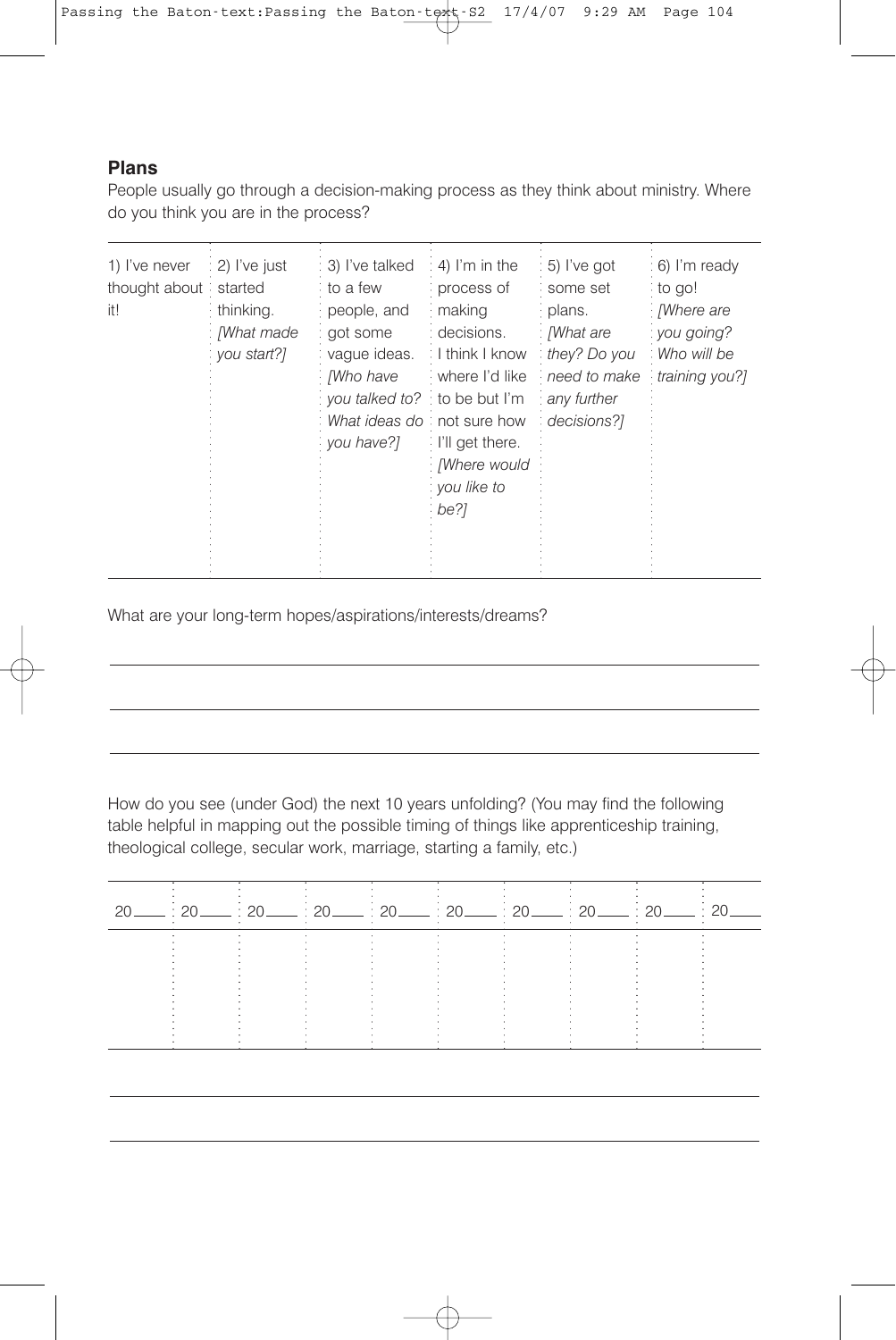What interest do you have in formal theological training?

How would you describe your spouse's/parents' attitude to you being in ministry?

What does your pastor/leader think about your plans for ministry?

Who is encouraging you into ministry? Why?